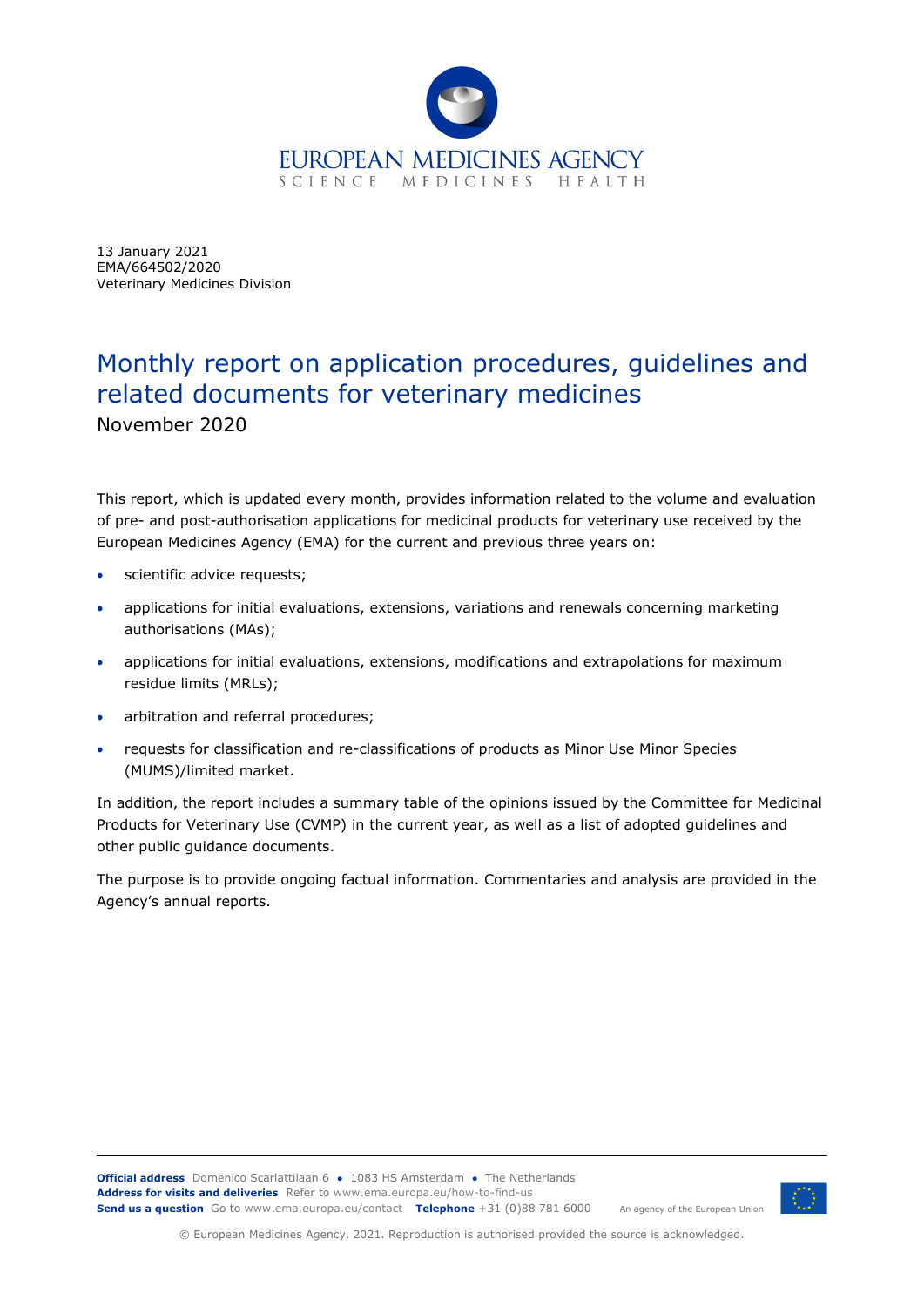## **Statistics on pre- and post-authorisation applications for medicinal products for veterinary use**

| Scientific advice requests |      |      |      |      |  |
|----------------------------|------|------|------|------|--|
|                            | 2017 | 2018 | 2019 | 2020 |  |
| Received and validated     | 17   | 25   |      | 28   |  |
| Advice given               | 20   | 23   |      | 26   |  |



#### **Scientific advice requests submitted and advice given**

| Initial evaluation of marketing authorisations - applications (MAA) |       |      |          |      |  |  |
|---------------------------------------------------------------------|-------|------|----------|------|--|--|
|                                                                     | 2017  | 2018 | 2019     | 2020 |  |  |
| Full (validated)                                                    | 12    | 11   | 15       | 10   |  |  |
| Abridged/generics (validated)                                       |       | 4    | 8        |      |  |  |
| Withdrawals of applications                                         |       | 3    | $\Omega$ |      |  |  |
| Positive opinions <sup>1</sup>                                      | 17(1) | 10   | 15(2)    | 19   |  |  |
| Negative opinions <sup>1</sup>                                      |       |      | (1)      |      |  |  |





**Full (validated) Abridged/generics (validated) Withdrawals Positive opinions Negative opinions** 

<span id="page-1-0"></span>Numbers for re-examinations or re-considerations (request by European Commission) of opinion are in brackets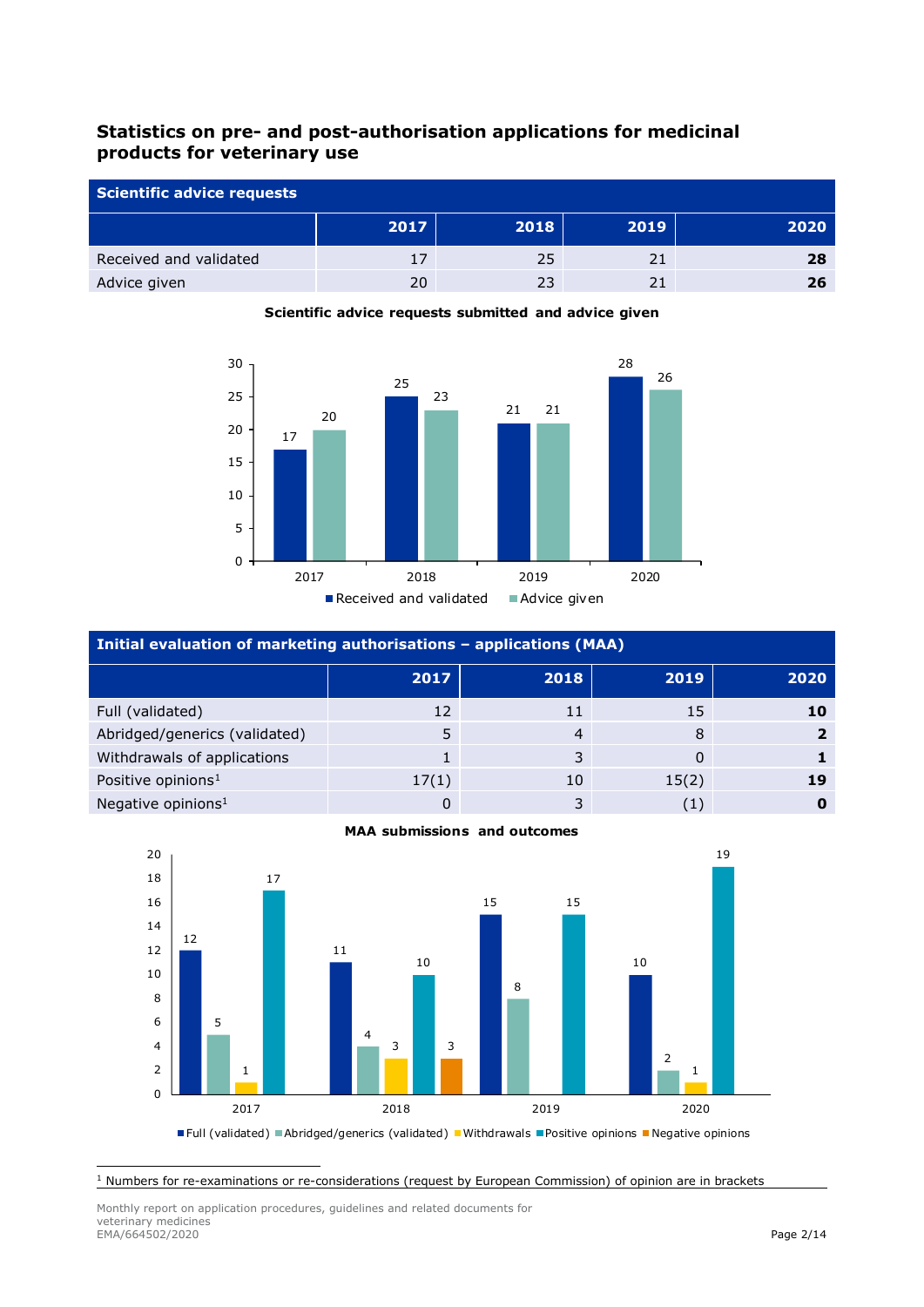| Marketing authorisations <sup>2</sup> |      |      |                |      |  |  |
|---------------------------------------|------|------|----------------|------|--|--|
|                                       | 2017 | 2018 | 2019           | 2020 |  |  |
| Granted                               | 18   |      | 19             | 14   |  |  |
| Withdrawals                           | 0    |      | $\overline{z}$ |      |  |  |
| Refusals                              | 0    |      |                |      |  |  |
| Not renewed                           |      |      |                |      |  |  |

| <b>Extensions - applications</b> |      |      |      |      |  |  |
|----------------------------------|------|------|------|------|--|--|
|                                  | 2017 | 2018 | 2019 | 2020 |  |  |
| Received and validated           |      |      |      |      |  |  |
| Withdrawals                      |      |      |      |      |  |  |
| Positive opinions                |      |      |      |      |  |  |
| Negative opinions                |      |      |      |      |  |  |

### **Variations — applications received**

| . .                |      |      |      |          |
|--------------------|------|------|------|----------|
|                    | 2017 | 2018 | 2019 | 2020     |
| Type-IA variations | 238  | 331  | 356  | 367      |
| Type-IB variations | 130  | 137  | 139  | 199      |
| Type-II variations | 78   | 92   | 73   | 69       |
| Transfers          | 3    | 17   | 24   | $\Omega$ |

**Post-authorisation: submissions of variations and transfers** 



| Renewals $-$ applications |      |      |      |      |  |
|---------------------------|------|------|------|------|--|
|                           | 2017 | 2018 | 2019 | 2020 |  |
| Received and validated    | 9    | 24   | 11   | 10   |  |
| Positive opinions         | 10   | 15   | 19   | 12   |  |
| Negative opinions         |      |      |      |      |  |

<span id="page-2-0"></span><sup>2</sup> Marketing authorisations are granted by the European Commission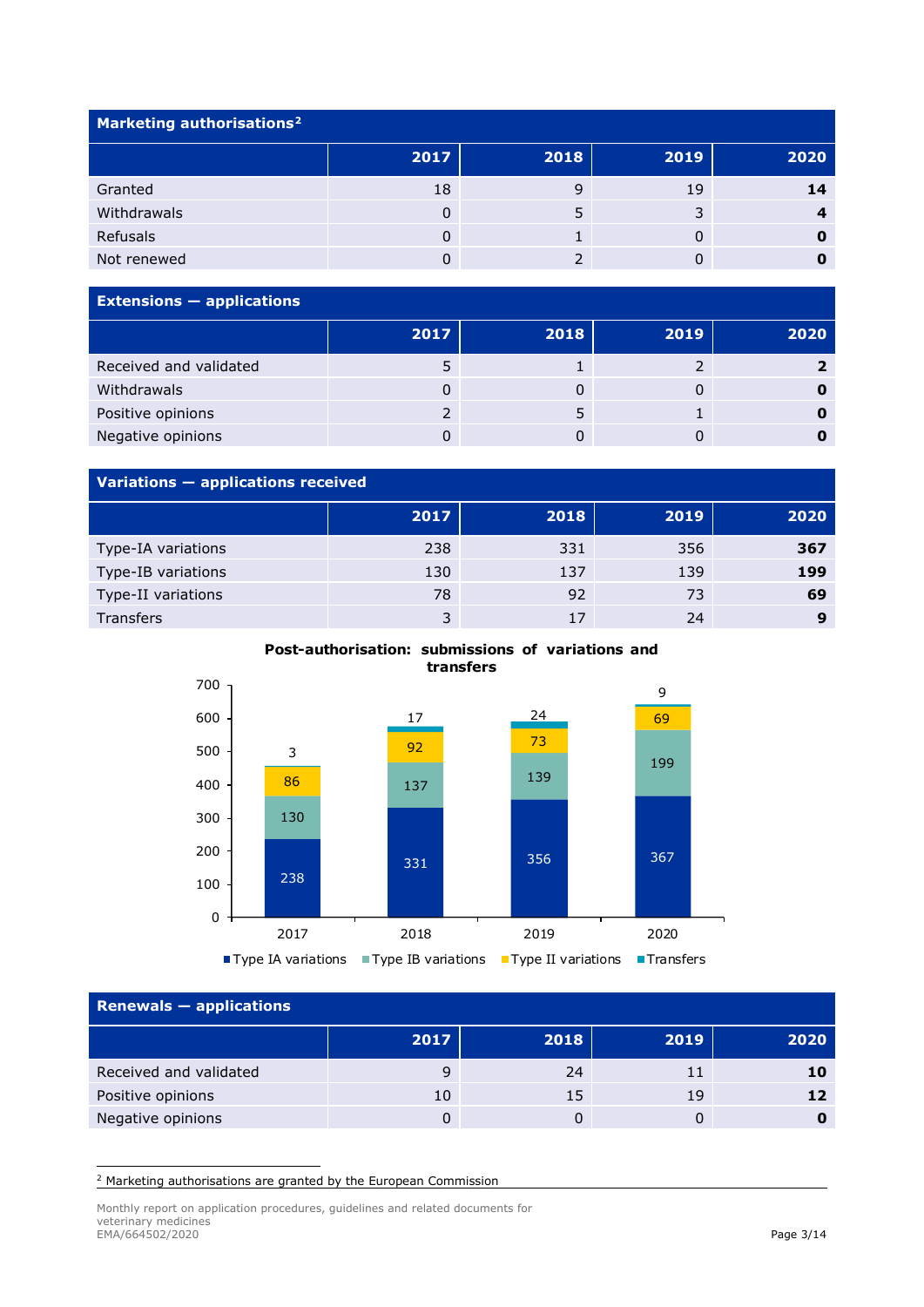| Establishment of MRLs for new substances <sup>3</sup> $-$ applications |      |      |      |      |  |  |
|------------------------------------------------------------------------|------|------|------|------|--|--|
|                                                                        | 2017 | 2018 | 2019 | 2020 |  |  |
| Received and validated                                                 |      |      |      | 10   |  |  |
| <b>Withdrawals</b>                                                     |      |      |      |      |  |  |
| Positive opinions <sup>4,5</sup>                                       |      |      |      |      |  |  |
| Negative opinions                                                      |      |      |      |      |  |  |

## **Extensions/modifications of MRLs[6](#page-3-3) — applications 2017 2018 2019 2020** Received and validated **3** 1 3 **0** Withdrawals 0 0 0 **0** Positive opinions **2** 2 0 **2** Negative opinions 0 0 0 **0**

#### **Review of opinions/extrapolations of MRLs[7](#page-3-4)**

|                        | 2017 | 2018 | 2019 | 2020 |
|------------------------|------|------|------|------|
| Received and validated |      |      |      |      |
| Opinion                |      |      |      |      |

**Substances considered as not falling within the scope of Regulation (EC) No 470/2009 requests**

|                               | 2017 | 2018 | 2019 | 2020 |
|-------------------------------|------|------|------|------|
| Received                      |      |      |      | 12   |
| Agreed                        |      |      |      |      |
| Not agreed                    |      |      |      |      |
| Scientific advice recommended |      |      |      |      |





New applications full Extensions/modifications **Review/extrapolations Pout of scope** 

<span id="page-3-0"></span><sup>3</sup> Establishment of MRLs for new substances under article 3 of Regulation (EC) No 470/2009.

<span id="page-3-1"></span><sup>4</sup> Including opinions recommending the extension of the expiry date for provisional MRLs or definitive MRLs for substances previously with provisional MRLs.

<span id="page-3-2"></span><sup>5</sup> Re-examinations of opinions are indicated in brackets.

<span id="page-3-4"></span><sup>7</sup> Review of opinions under article 11 of Regulation (EC) No 470/2009 or requests under article 27 of Regulation (EC) No 470/2009.

<span id="page-3-3"></span><sup>6</sup> Extension or modification of MRLs under article 3 of Regulation (EC) No 470/2009.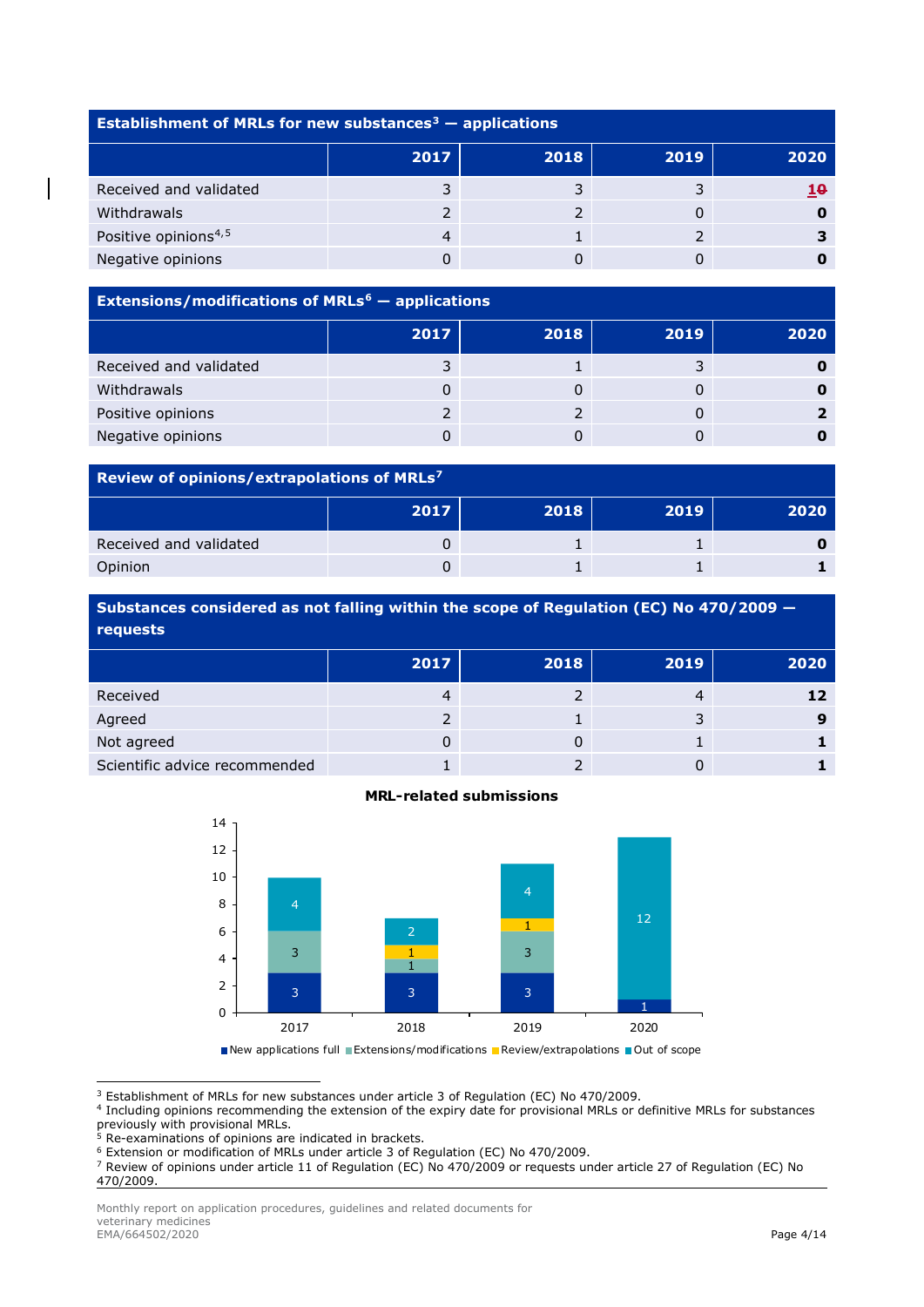| MUMS/limited market (re)classification requests - outcome            |               |      |                |      |  |  |  |
|----------------------------------------------------------------------|---------------|------|----------------|------|--|--|--|
|                                                                      | 2017          | 2018 | 2019           | 2020 |  |  |  |
| MUMS/limited market with financial incentives                        | 3             |      | $\overline{4}$ | 5    |  |  |  |
| MUMS/limited market without financial incentives                     | 15            | 15   | 22             | 18   |  |  |  |
| MUMS/limited market reclassification with financial<br>incentives    | $\mathcal{P}$ | 0    |                |      |  |  |  |
| MUMS/limited market reclassification without<br>financial incentives |               | 5    | 6              |      |  |  |  |
| Not MUMS/limited market                                              |               |      | 4              |      |  |  |  |

#### **Outcome of MUMS/limited market (re-)classification requests**



| <b>Arbitrations and referrals</b>      |      |      |      |      |  |  |
|----------------------------------------|------|------|------|------|--|--|
|                                        | 2017 | 2018 | 2019 | 2020 |  |  |
| Arbitrations and referrals<br>received |      |      |      |      |  |  |
| Opinions <sup>8</sup>                  | 7(1) | 3(1) |      |      |  |  |

#### **Arbitration and referral submissions and opinions**



<span id="page-4-0"></span>Re-examinations of opinions are in brackets.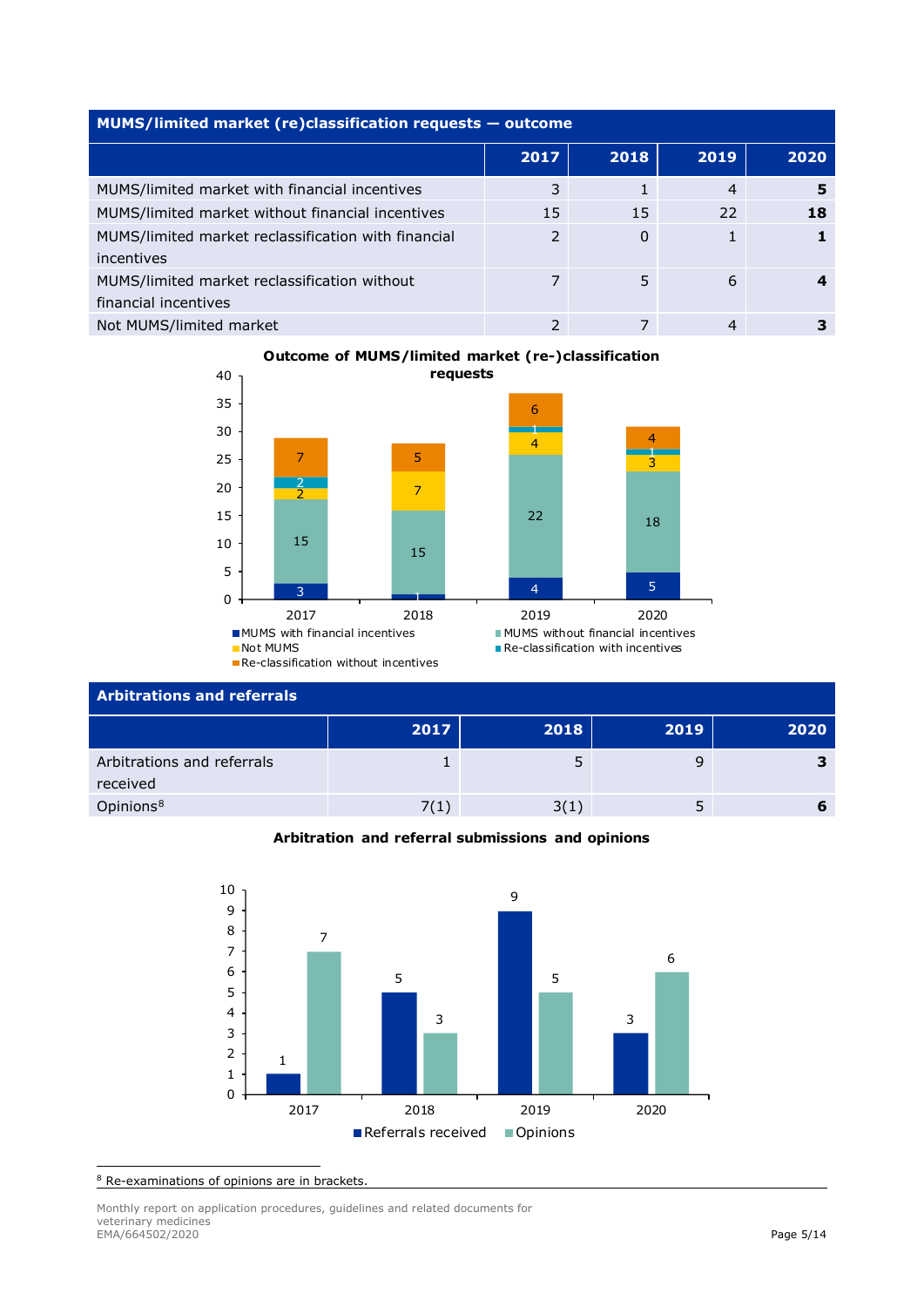## **CVMP opinions in 2020 on medicinal products for veterinary use**

### *Positive opinions*

|                        | <b>Product</b><br>• Invented name<br>• INN/Common name                                                                                                               |           | <b>Marketing</b><br>authorisation holder  |           | <b>Target species</b>  |                        | <b>Regulatory information</b><br>• Procedure number<br>• Opinion date |
|------------------------|----------------------------------------------------------------------------------------------------------------------------------------------------------------------|-----------|-------------------------------------------|-----------|------------------------|------------------------|-----------------------------------------------------------------------|
|                        | Tulaven<br>Tulathromycin                                                                                                                                             | $\bullet$ | Ceva Santé Animale                        | $\bullet$ | Cattle, Pigs,<br>Sheep | $\bullet$<br>$\bullet$ | EMEA/V/C/005153/0000<br>20/02/2020                                    |
| $\bullet$<br>$\bullet$ | Tulissin<br>Tulathromycin                                                                                                                                            |           | Virbac S.A.                               | $\bullet$ | Cattle, Pigs,<br>Sheep | $\bullet$<br>$\bullet$ | EMEA/V/C/005073/0000<br>20/02/2020                                    |
| $\bullet$              | Vectormune FP ILT +<br>AE<br>Fowlpox, avian<br>infectious<br>laryngotracheitis<br>vaccine (live,<br>recombinant) and<br>avian<br>encephalomyelitis<br>vaccine (live) |           | Ceva-Phylaxia Co.<br>Ltd                  | $\bullet$ | Chickens               | $\bullet$<br>$\bullet$ | EMEA/V/C/005077/0000<br>20/02/2020                                    |
|                        | Lydaxx<br>Tulathromycin                                                                                                                                              |           | Vetoquinol S.A.                           | $\bullet$ | Cattle, Pigs,<br>Sheep | $\bullet$<br>$\bullet$ | EMEA/V/C/005199/0000<br>18/03/2020                                    |
| $\bullet$              | Prevexxion RN<br>Marek's disease<br>vaccine (live<br>recombinant)                                                                                                    |           | Boehringer<br>Ingelheim<br>Vetmedica GmbH |           | Chickens               | $\bullet$<br>$\bullet$ | EMEA/V/C/005058/0000<br>20/05/2020                                    |
| $\bullet$<br>$\bullet$ | Prevexxion<br>$RN+HVT+IBD$<br>Infectious bursal<br>disease and Marek's<br>disease vaccine (live<br>recombinant)                                                      | $\bullet$ | Boehringer<br>Ingelheim<br>Vetmedica GmbH | $\bullet$ | Chickens               | $\bullet$              | EMEA/V/C/005057/0000<br>20/05/2020                                    |
|                        | Increxxa<br>Tulathromycin                                                                                                                                            |           | Elanco GmbH                               |           | Cattle, Pigs,<br>Sheep |                        | EMEA/V/C/005305/0000<br>16/07/2020                                    |
| $\bullet$              | Tulinovet<br>Tulathromycin                                                                                                                                           |           | VMD N.V.                                  | $\bullet$ | Cattle, Pigs,<br>Sheep | $\bullet$<br>$\bullet$ | EMEA/V/C/005076/0000<br>16/07/2020                                    |
| $\bullet$              | Mhyosphere PCV ID<br>Porcine circovirus and<br>Mycoplasma<br>hyopneumoniae<br>vaccine                                                                                |           | Laboratorios Hipra<br>S.A.                | $\bullet$ | Pigs                   | $\bullet$              | EMEA/V/C/005272/0000<br>16/07/2020                                    |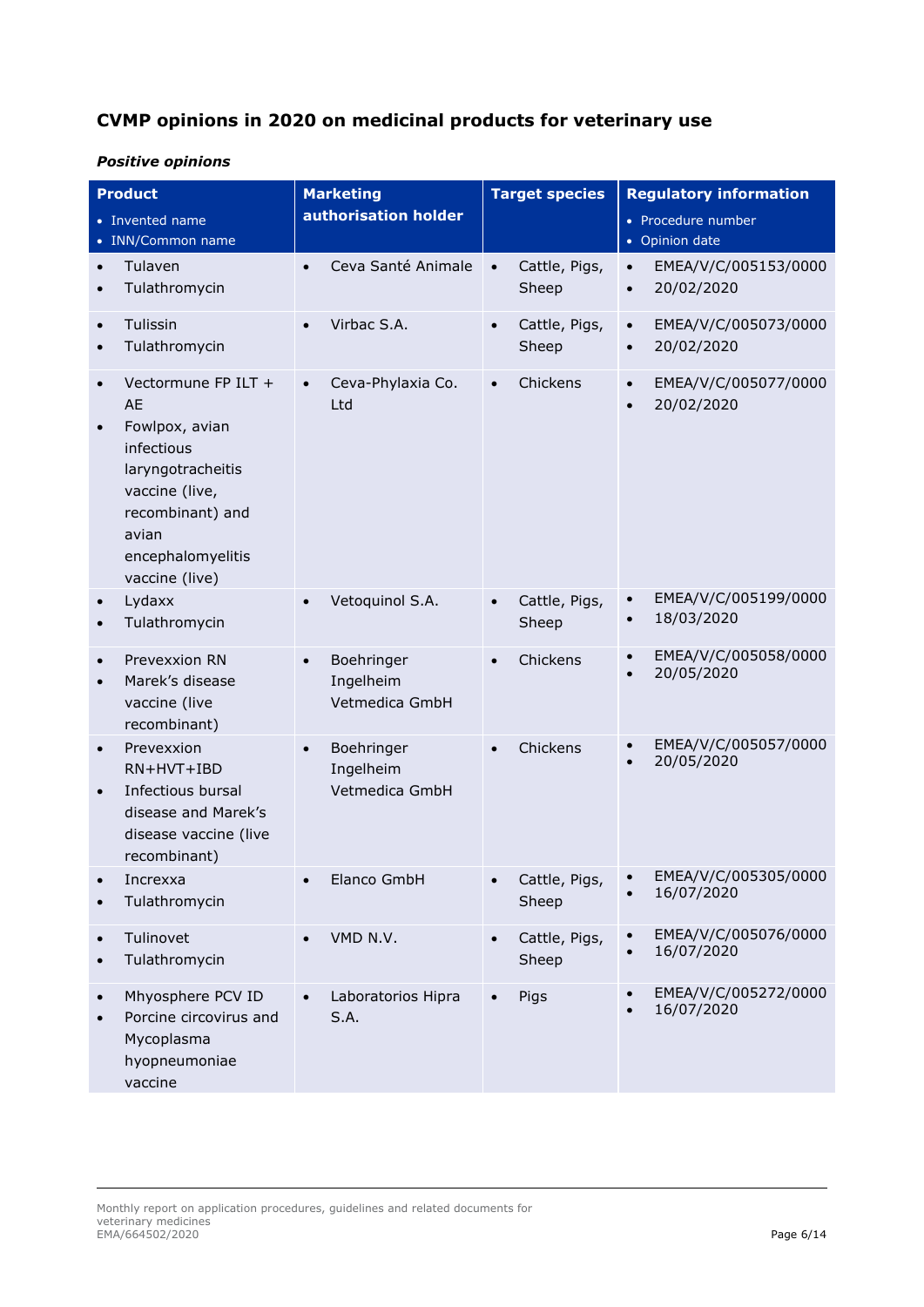|                        | <b>Product</b>                                                                                                                                      | <b>Marketing</b>                            |           | <b>Target species</b>  |                        | <b>Regulatory information</b>        |
|------------------------|-----------------------------------------------------------------------------------------------------------------------------------------------------|---------------------------------------------|-----------|------------------------|------------------------|--------------------------------------|
|                        | • Invented name<br>• INN/Common name                                                                                                                | authorisation holder                        |           |                        |                        | • Procedure number<br>• Opinion date |
| $\bullet$<br>$\bullet$ | Innovax-ND-ILT<br>Marek's disease<br>vaccine, Newcastle<br>disease vaccine &<br>infectious<br>laryngotracheitis<br>vaccine (live<br>recombinant)    | Intervet<br>$\bullet$<br>International B.V. | $\bullet$ | Chickens               | $\bullet$              | EMEA/V/C/005190/0000<br>16/07/2020   |
|                        | Librela<br>Bedinvetmab                                                                                                                              | Zoetis Belgium S.A.                         | $\bullet$ | Dogs                   | $\bullet$<br>$\bullet$ | EMEA/V/C/005180/0000<br>09/09/2020   |
| $\bullet$<br>$\bullet$ | Ovugel<br>Triptorelin acetate                                                                                                                       | Vetoquinol S.A.                             | $\bullet$ | Pigs                   | $\bullet$<br>$\bullet$ | EMEA/V/C/005219/0000<br>09/09/2020   |
| $\bullet$              | CircoMax Myco<br>Porcine circovirus<br>vaccine (inactivated,<br>recombinant) and<br>Mycoplasma<br>hyopneumonia vaccine<br>(inactivated)             | Zoetis Belgium S.A.                         | $\bullet$ | Pigs                   | $\bullet$              | EMEA/V/C/005184/0000<br>07/10/2020   |
| $\bullet$              | Enteroporc Coli AC<br>Neonatal piglet<br>colibacillosis<br>(recombinant,<br>inactivated) and<br>Clostridium<br>perfringens vaccine<br>(inactivated) | IDT Biologika GmbH                          | $\bullet$ | Pigs                   |                        | EMEA/V/C/005149/0000<br>07/10/2020   |
|                        | Nobivac DP Plus<br>Canine distemper<br>vaccine (live)and<br>canine parvovirus<br>vaccine (live,<br>recombinant)                                     | Intervet<br>International B.V.              |           | Dogs                   |                        | EMEA/V/C/005251/0000<br>07/10/2020   |
|                        | Vectormune FP ILT<br>Fowlpox and avian<br>infectious<br>laryngotracheitis<br>vaccine (live,<br>recombinant)                                         | Ceva-Phylaxia Co.<br>Ltd.                   | $\bullet$ | Chickens               | $\bullet$              | EMEA/V/C/005482/0000<br>07/10/2020   |
|                        | Rexxolide<br>Tulathromycin                                                                                                                          | Dechra Regulatory<br>B.V.                   | $\bullet$ | Cattle, Pigs,<br>Sheep | $\bullet$              | EMEA/V/C/005384/0000<br>07/10/2020   |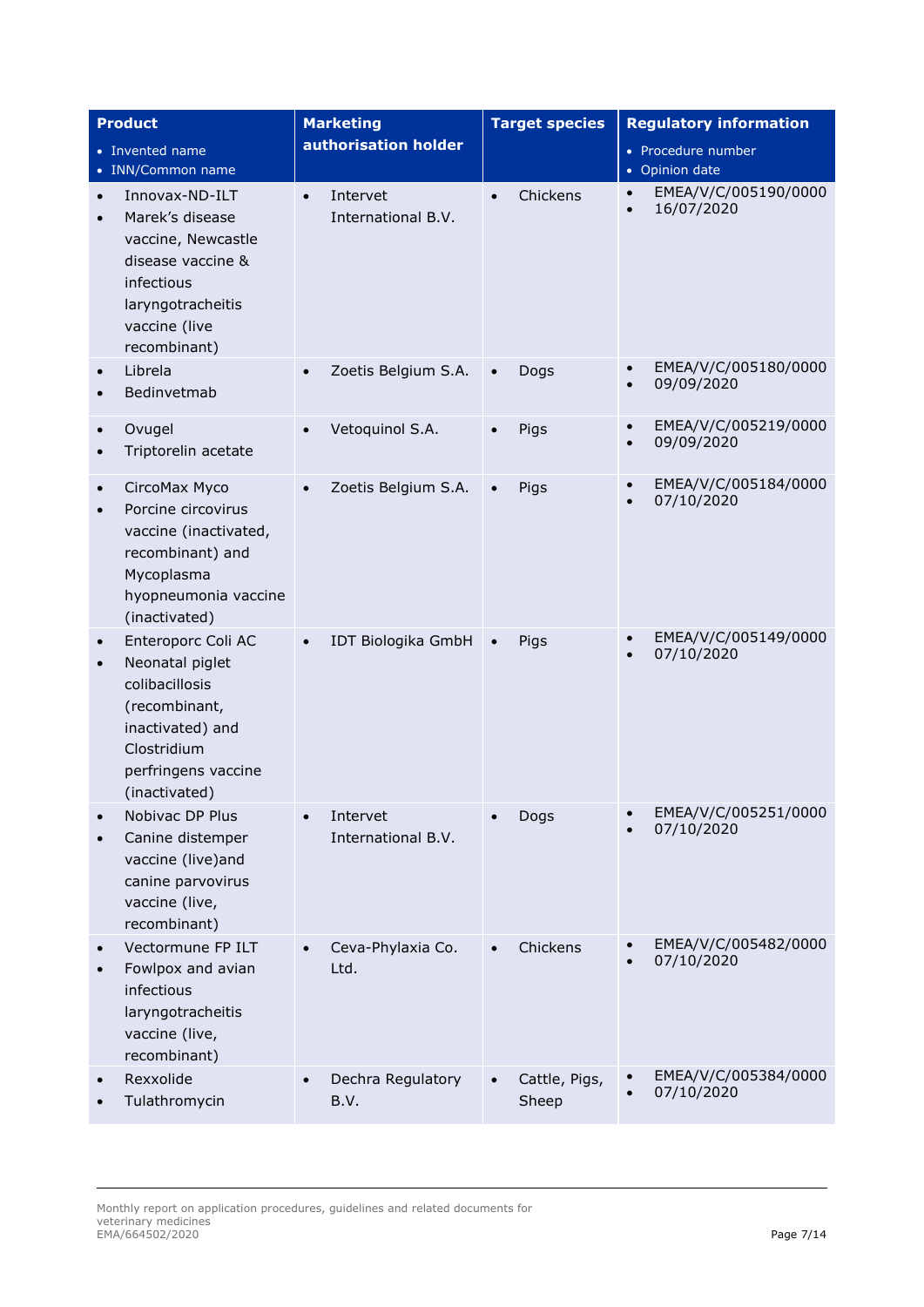| <b>Product</b><br>• Invented name<br>• INN/Common name                                                                  | <b>Marketing</b><br>authorisation holder                      | <b>Target species</b>    | <b>Regulatory information</b><br>Procedure number<br>o<br>Opinion date<br>$\bullet$ |
|-------------------------------------------------------------------------------------------------------------------------|---------------------------------------------------------------|--------------------------|-------------------------------------------------------------------------------------|
| Nexgard Combo<br>Esafoxolaner,<br>$\bullet$<br>Eprinomectin,<br>Praziquantel                                            | <b>Boehringer</b><br>$\bullet$<br>Ingelheim<br>Vetmedica GmbH | Cats                     | EMEA/V/C/005094/0000<br>$\bullet$<br>05/11/2020<br>$\bullet$                        |
| Enteroporc Coli<br>$\bullet$<br>Neonatal piglet<br>$\bullet$<br>colibacillosis vaccine<br>(recombinant,<br>inactivated) | IDT Biologika GmbH<br>$\bullet$                               | <b>Pigs</b><br>$\bullet$ | EMEA/V/C/005148/0000<br>$\bullet$<br>05/11/2020<br>$\bullet$                        |

#### *Negative opinions*

| <b>Product</b>                       | <b>Applicant</b> | <b>Target species</b> | Regulatory information               |
|--------------------------------------|------------------|-----------------------|--------------------------------------|
| • Invented name<br>• INN/Common name |                  |                       | • Procedure number<br>• Opinion date |
| None                                 | None             | None                  | <b>None</b>                          |

## **CVMP opinions in 2020 on establishment of MRLs**

### *Positive opinions*

| <b>Product</b>     | <b>Target species</b>             | <b>Regulatory information</b>                                      |
|--------------------|-----------------------------------|--------------------------------------------------------------------|
| • Substance        |                                   | • Procedure number<br>• Opinion date                               |
| <b>Bupivacaine</b> | Pigs                              | EMA/V/MRL/005009/FULL/0001<br>20/02/2020                           |
| Ketoprofen         | Horses, Pigs, Cattle<br>$\bullet$ | EMA/V/MRL/003652/MODF/0003<br>18/03/2020<br>$\bullet$              |
| Bupivacaine        | Cattle<br>$\bullet$               | EMA/V/MRL/005009/FULL/0002<br>18/06/2020<br>$\bullet$              |
| Lidocaine          | Pigs                              | EMA/V/MRL/003549/EXTN/0002<br>$\bullet$<br>16/07/2020<br>$\bullet$ |
| Lidocaine          | Cattle<br>$\bullet$               | EMA/V/MRL/003549/EXTN/0003<br>16/07/2020                           |
| Imidacloprid       | Finfish<br>$\bullet$              | EMA/V/MRL/004481/FULL/0002<br>$\bullet$<br>09/09/2020              |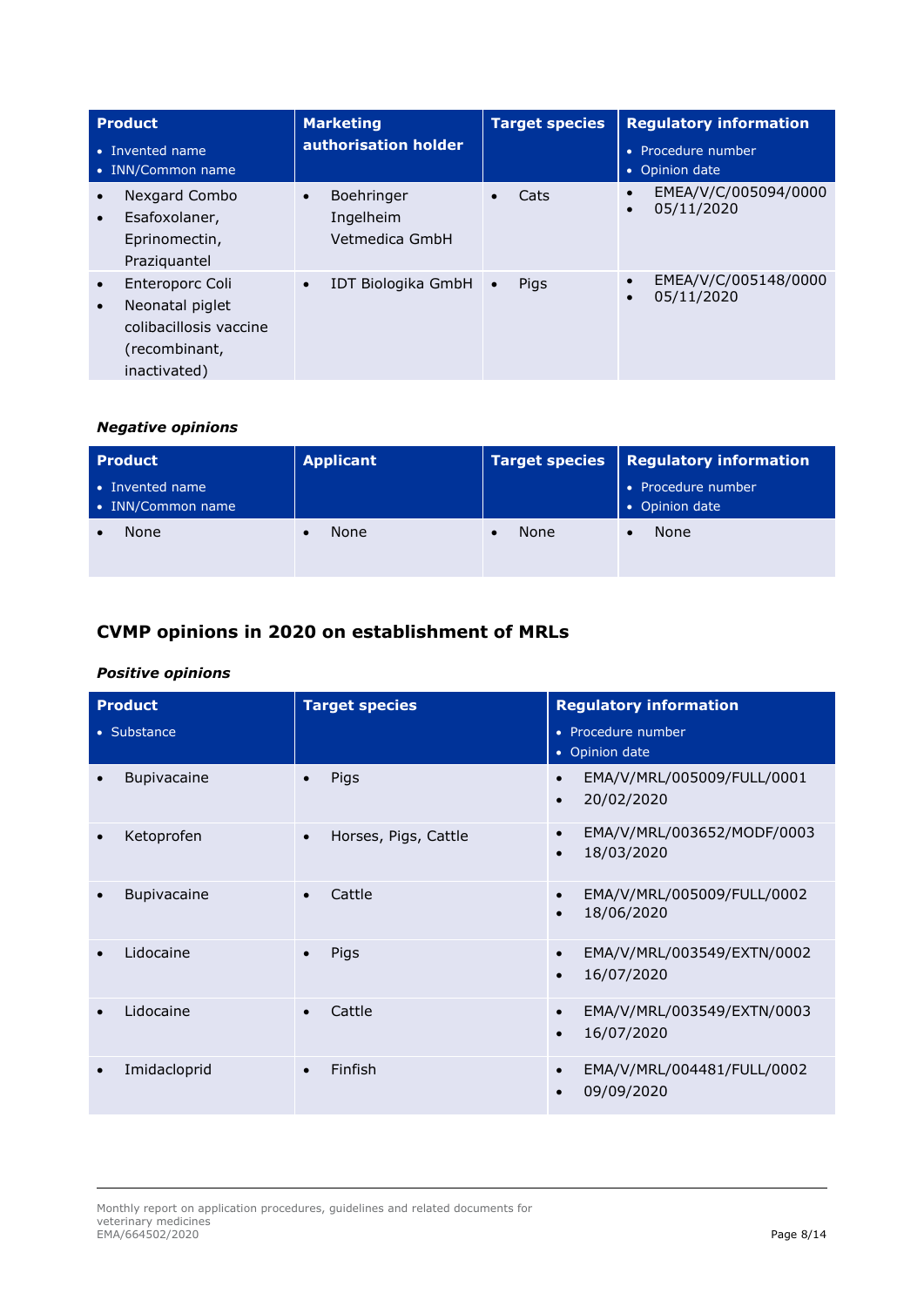## **Arbitrations and referrals**

#### *Ongoing procedures*

| <b>Type of procedure</b> |                                                                    | <b>Date</b><br>• Clock start<br>• CVMP opinion     | <b>Product</b><br>• Product name<br>$\bullet$ INN                                                                                                                                                                                                   |
|--------------------------|--------------------------------------------------------------------|----------------------------------------------------|-----------------------------------------------------------------------------------------------------------------------------------------------------------------------------------------------------------------------------------------------------|
|                          | Referral under Article<br>35 of Directive<br>2001/82/EC            | 20/02/2019<br>$\bullet$<br>16/07/2020<br>$\bullet$ | Betamox LA 150 mg/ml Suspension for<br>$\bullet$<br>Injection and its associated names,<br>and generic products thereof<br>Amoxicillin<br>$\bullet$                                                                                                 |
|                          | Referral under Article<br>34 of Directive<br>2001/82/EC            | 17/07/2019                                         | Adjusol and its associated names<br>$\bullet$<br>Sulfadiazine and trimethoprim                                                                                                                                                                      |
|                          | Referral under Article<br>35 of Directive<br>2001/82/EC            | 11/09/2019<br>$\bullet$<br>18/06/2020              | Dinolytic 12.5 mg/ml and 5 mg/ml<br>$\bullet$<br>solutions for injection, and associated<br>names and generic products thereof<br>Dinoprost tromethamine<br>$\bullet$                                                                               |
|                          | Referral under Article<br>34 of Directive<br>2001/82/EC            | 11/09/2019<br>$\bullet$                            | Ronaxan and its associated names<br>$\bullet$<br>Doxycycline hyclate                                                                                                                                                                                |
| $\bullet$                | Referral under Article<br>35 of Directive<br>2001/82/EC            | 09/10/2019<br>16/07/2020                           | Stresnil 40 mg/ml solution for injection<br>$\bullet$<br>for pigs and associated names, and<br>generic products thereof<br>Azaperone<br>$\bullet$                                                                                                   |
|                          | Referral under Article<br>35 of Directive<br>2001/82/EC            | 06/11/2019<br>$\bullet$<br>09/09/2020<br>$\bullet$ | Veterinary medicinal products<br>$\bullet$<br>containing tiamulin hydrogen fumarate<br>presented as premix for medicated<br>feeding stuff and oral powder for in-<br>feed use to be administered to pigs<br>Tiamulin hydrogen fumarate<br>$\bullet$ |
|                          | Procedure under<br>Article 45 of<br>Regulation (EC) No<br>726/2004 | 07/11/2019<br>20/05/2020                           | Suvaxyn PRRS MLV lyophilisate and<br>$\bullet$<br>solvent for suspension for injection for<br>pigs<br>Porcine respiratory and reproductive<br>syndrome (PRRS) virus vaccine (live)                                                                  |
|                          | Referral under Article<br>35 of Directive<br>2001/82/EC            | 19/02/2020<br>05/11/2020                           | Valbazen 100 mg/ml Total Spectrum<br>Wormer oral suspension and<br>associated names, including its<br>generic/hybrid products<br>Albendazole<br>$\bullet$                                                                                           |
|                          | Referral under Article<br>35 of Directive<br>2001/82/EC            | 15/07/2020                                         | Injectable veterinary medicinal<br>products containing vitamin A for use<br>in food producing species<br>Vitamin A (retinol and its esters)<br>$\bullet$                                                                                            |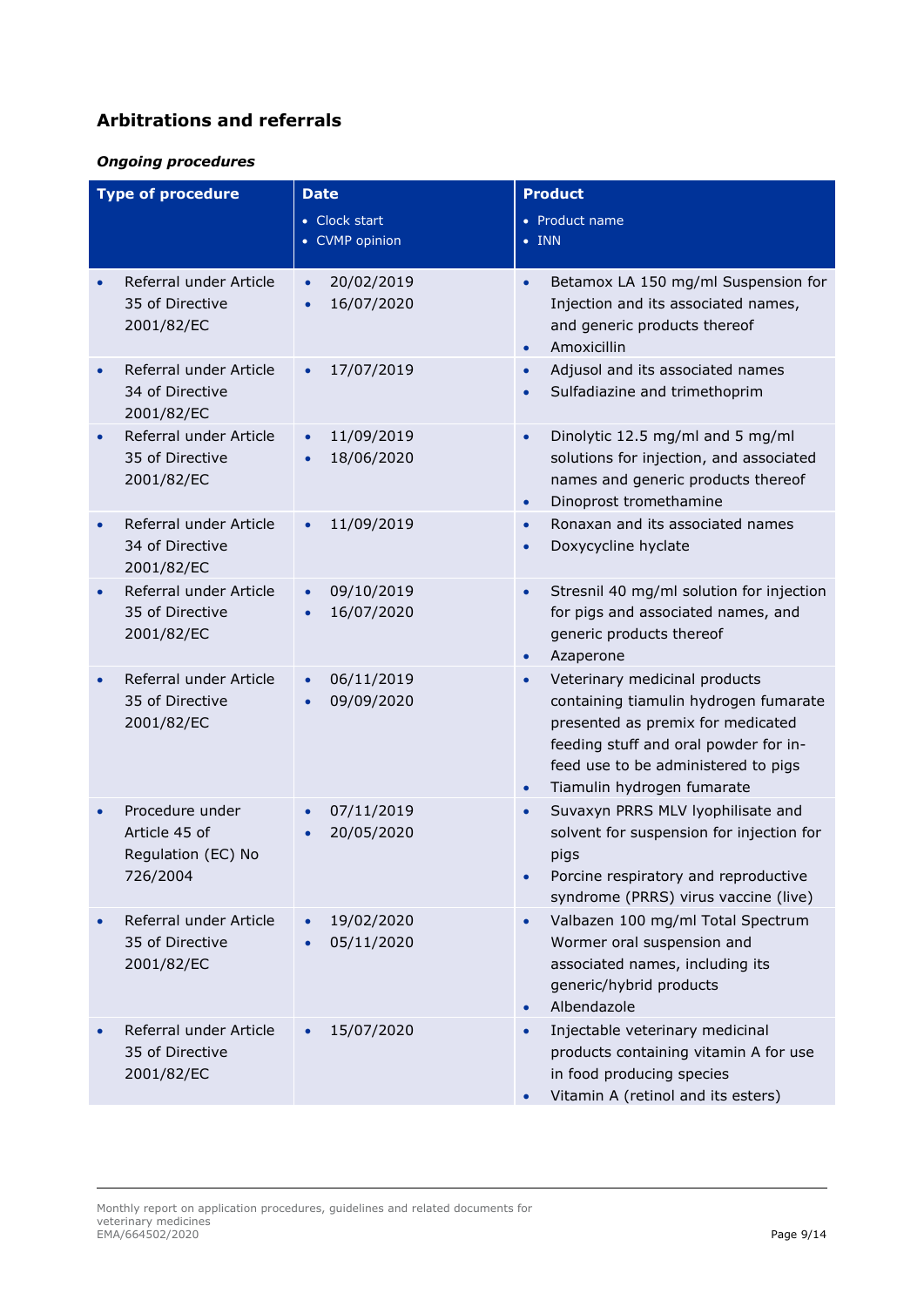| Type of procedure                                       | <b>Date</b>                                           | <b>Product</b>                                                                                                                                                                             |
|---------------------------------------------------------|-------------------------------------------------------|--------------------------------------------------------------------------------------------------------------------------------------------------------------------------------------------|
|                                                         | Clock start<br>$\bullet$<br>CVMP opinion<br>$\bullet$ | • Product name<br>$\bullet$ INN                                                                                                                                                            |
| Referral under Article<br>35 of Directive<br>2001/82/EC | 15/07/2020<br>$\bullet$                               | Modified live porcine respiratory and<br>$\bullet$<br>reproductive syndrome (PRRS) virus<br>vaccines<br>Porcine respiratory and reproductive<br>$\bullet$<br>syndrome virus vaccine (live) |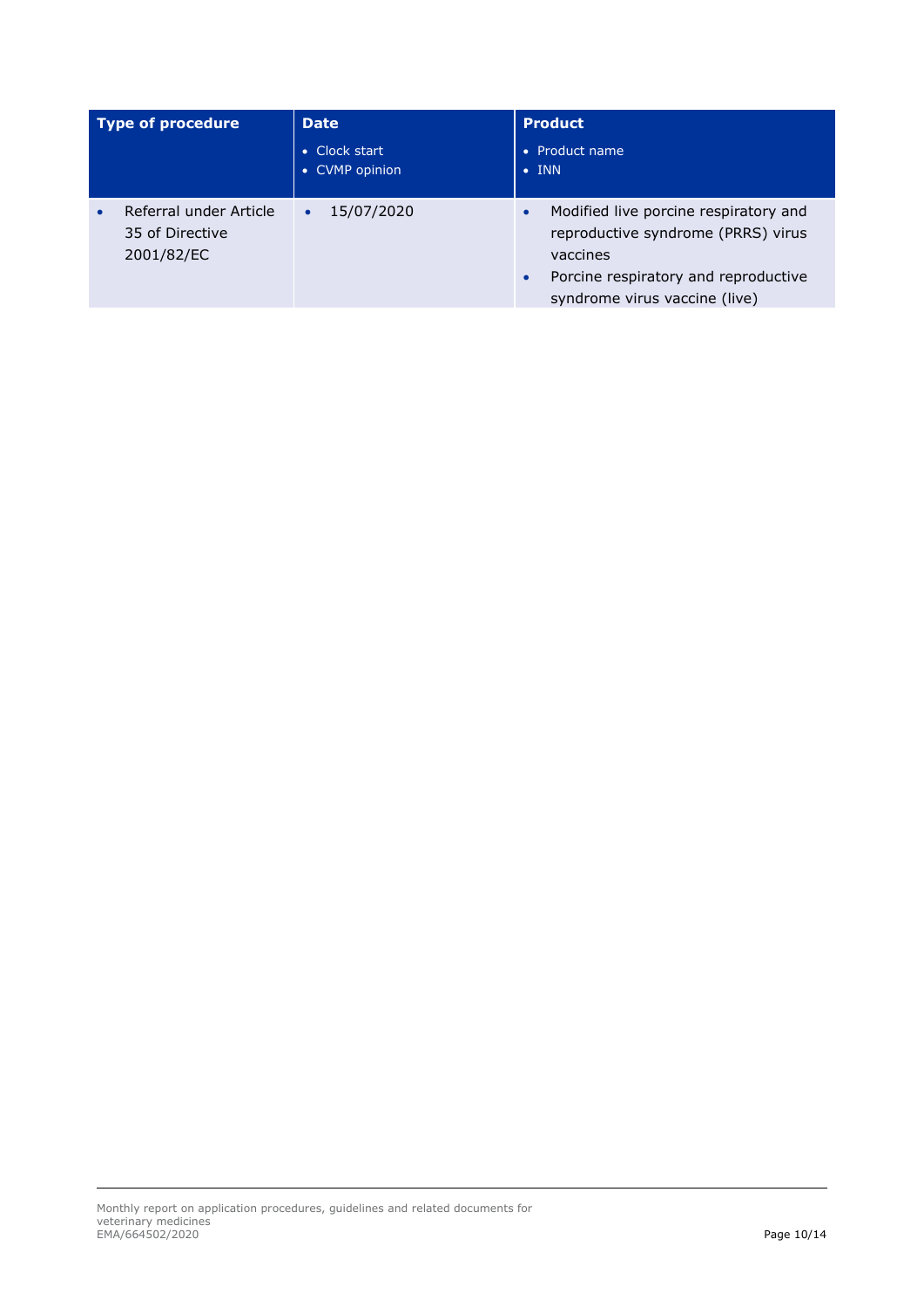## **Guidelines and working documents in 2020**

### *CVMP Quality*

| <b>Reference number</b>            | <b>Document title</b>                                                                                                    | <b>Status</b>        |
|------------------------------------|--------------------------------------------------------------------------------------------------------------------------|----------------------|
| EMA/CVMP/OWP/153641/2018           | Reflection paper on risk<br>management requirements for<br>elemental impurities in veterinary<br>medicinal products      | Adopted January 2020 |
| EMA/CVMP/QWP/631010/2017-<br>Rev.2 | Implementation of risk assessment<br>requirements to control elemental<br>impurities in veterinary medicinal<br>Products | Adopted January 2020 |
| EMA/CHMP/CVMP/QWP/496873/2<br>018  | Guideline on the quality of water for<br>pharmaceutical use                                                              | Adopted June 2020    |

#### *CVMP Safety*

None.

#### *CVMP Efficacy*

None.

#### *CVMP Pharmacovigilance*

| Reference number                             | <b>Document title</b>                                                                                                                   | <b>Status</b>                                                           |
|----------------------------------------------|-----------------------------------------------------------------------------------------------------------------------------------------|-------------------------------------------------------------------------|
| EMA/CVMP/PhVWP/33617/2020                    | Veterinary Pharmacovigilance<br>bulletin                                                                                                | Adopted March 2020                                                      |
| EMA/112926/2020                              | Pharmacovigilance regulatory<br>recommendations for centrally<br>authorised veterinary medicinal<br>products during 2020                | Report publication adopted<br>April 2020, updated on a<br>regular basis |
| EMA/CVMP/PhVWP/10418/2009-<br>Rev.11         | VeDDRA list of clinical terms for<br>reporting suspected adverse<br>reactions in animals and humans to<br>veterinary medicinal products | Adopted May 2020                                                        |
| EMA/CVMP/PhVWP/288284/2007-<br><b>Rev.12</b> | Guidance notes on the use of<br>VeDDRA terminology for reporting<br>suspected adverse reactions in<br>animals and humans                | Adopted May 2020                                                        |
| EMA/CVMP/PhVWP/145186/2013<br>$-$ Rev. 4     | Questions and answers on adverse<br>event reporting                                                                                     | Adopted July 2020                                                       |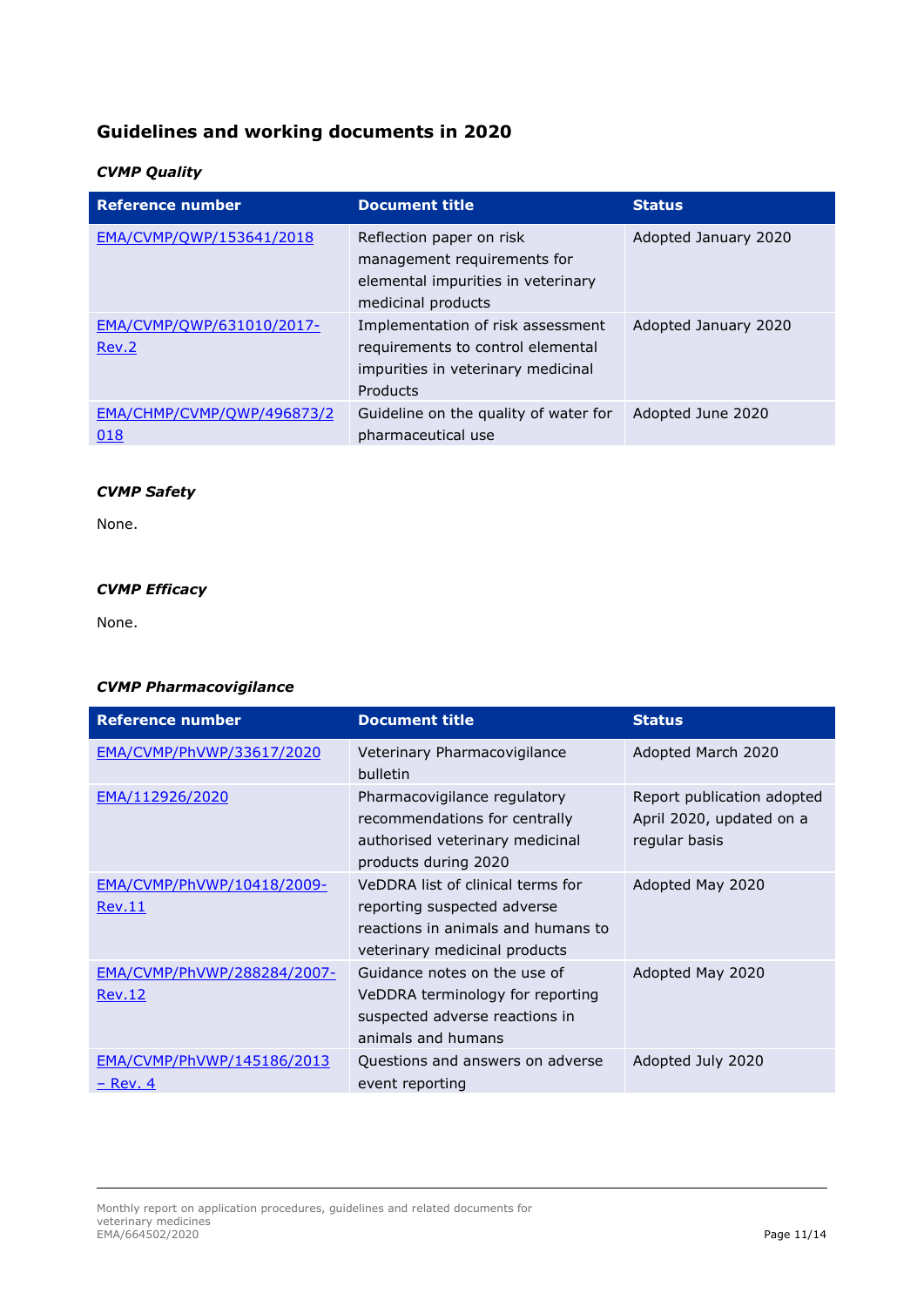#### *CVMP Antimicrobials*

| Reference number     | Document title                               | <b>Status</b>                                                                     |
|----------------------|----------------------------------------------|-----------------------------------------------------------------------------------|
| EMA/CVMP/179874/2020 | CVMP strategy on antimicrobials<br>2021-2025 | Adopted for consultation<br>June 2020<br>End of consultation<br>30 September 2020 |

#### *CVMP Immunologicals*

| <b>Reference number</b>  | <b>Document title</b>                                                                                                    | <b>Status</b>     |
|--------------------------|--------------------------------------------------------------------------------------------------------------------------|-------------------|
| EMA/CVMP/IWP/669993/2019 | Questions and Answers on<br>management of extraneous agents<br>in immunological veterinary<br>medicinal products (IVMPs) | Adopted June 2020 |

### *CVMP environmental risk assessment*

| <b>Reference number</b> | <b>Document title</b>                                                                                                                                                                                           | <b>Status</b>                                                                    |
|-------------------------|-----------------------------------------------------------------------------------------------------------------------------------------------------------------------------------------------------------------|----------------------------------------------------------------------------------|
| EMA/CVMP/ERA/52740/2012 | Q&As in support of the guideline on<br>the assessment of persistent,<br>bioaccumulative and toxic (PBT) or<br>very persistent and very<br>bioaccumulative (vPvB) substances<br>in veterinary medicinal products | Finalised January 2020                                                           |
| EMA/CVMP/ERA/55512/2020 | Concept paper for the development<br>of a reflection paper on the<br>environmental risk assessment for<br>parasiticide veterinary medicinal<br>products used in companion animals                               | Adopted for consultation<br>April 2020<br>End of consultation<br>31 October 2020 |

#### *CVMP Novel therapies*

| <b>Reference number</b>     | <b>Document title</b>                                                                                                                                  | <b>Status</b>     |
|-----------------------------|--------------------------------------------------------------------------------------------------------------------------------------------------------|-------------------|
| EMA/CVMP/ADVENT/791717/2016 | Questions and Answers on Stem<br>cell-based products for veterinary<br>use: specific question on target<br>animal safety to be addressed by<br>ADVENT. | Adopted July 2020 |

#### *Replacement, Reduction, Refinement of animal testing (3Rs)*

None.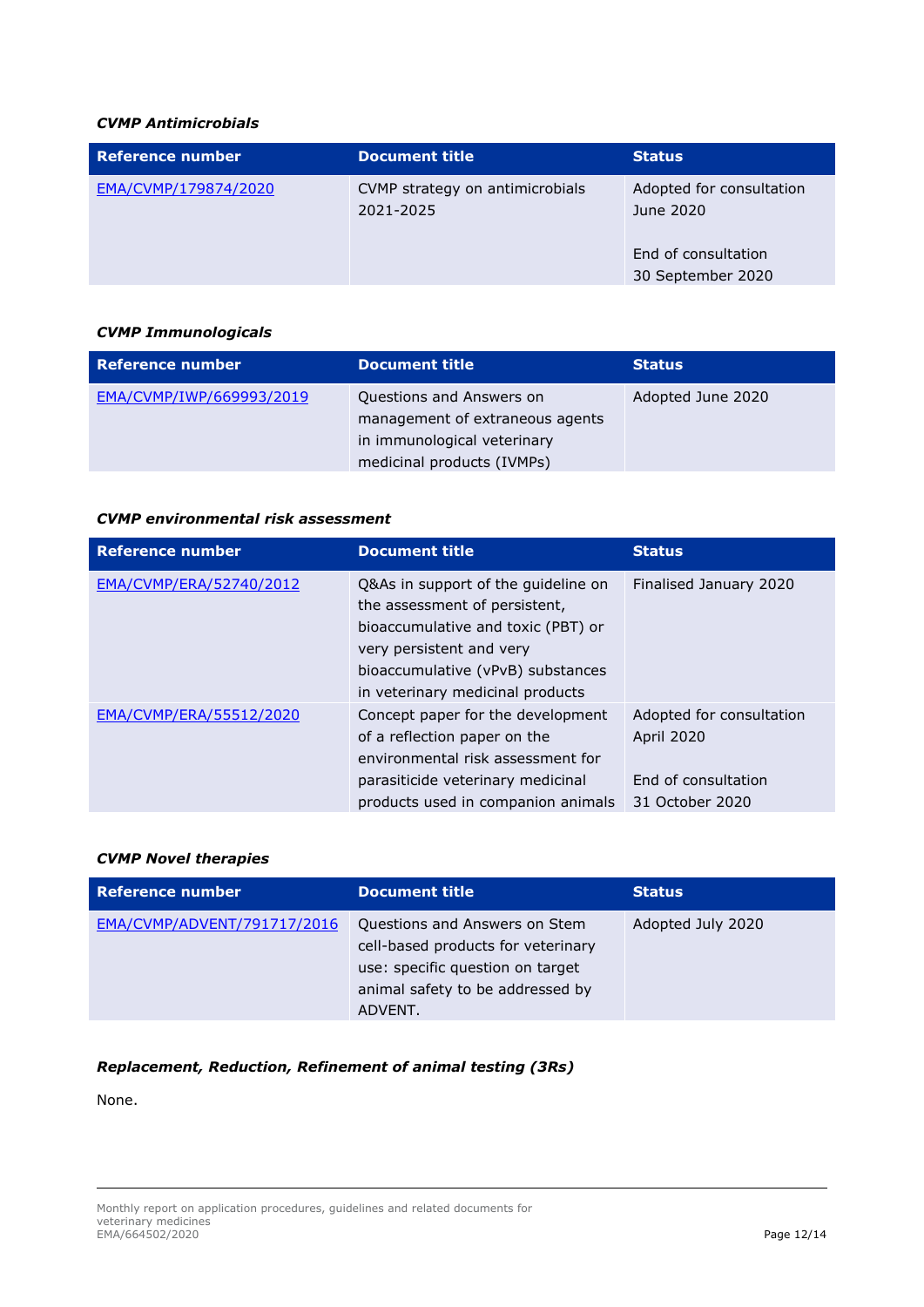## **Regulation (EU) 2019/6 (Veterinary medicinal products)**

| <b>Reference number</b> | <b>Document title</b>                                                                                                                                                                                                                                                                                               | <b>Status</b>     |
|-------------------------|---------------------------------------------------------------------------------------------------------------------------------------------------------------------------------------------------------------------------------------------------------------------------------------------------------------------|-------------------|
| EMA/CVMP/111028/2020    | Scientific recommendations for<br>implementing measures under<br>Article 77(6) of Regulation (EU)<br>2019/6 on veterinary medicinal<br>products regarding good<br>pharmacovigilance practice                                                                                                                        | Adopted May 2020  |
| EMA/CVMP/123178/2019    | Scientific recommendation for<br>implementing measures under<br>Article 77(6) of Regulation (EU)<br>2019/6 on veterinary medicinal<br>products regarding the<br>pharmacovigilance system master<br>file                                                                                                             | Adopted May 2020  |
| EMA/CVMP/586518/2019    | Advice on implementing measures<br>under Article 57(4) of Regulation<br>(EU) 2019/6 on veterinary medicinal<br>products - Report on the format of<br>the data to be collected on<br>antimicrobial medicinal products<br>used in animals                                                                             | Adopted May 2020  |
| EMA/567192/2019         | Advice on implementing measures<br>under Article 99(6) of Regulation<br>(EU) 2019/6 on veterinary medicinal<br>products - Good distribution<br>practices (GDP) for veterinary<br>medicinal products                                                                                                                 | Adopted June 2020 |
| EMA/87754/2020          | Advice on implementing measures<br>under Article 95(8) of Regulation<br>(EU) 2019/6 on veterinary medicinal<br>products - Good distribution<br>practices (GDP) for active<br>substances used as starting<br>materials in veterinary medicinal<br>products                                                           | Adopted June 2020 |
| EMA/CVMP/508559/2019    | Advice on implementing measures<br>under Article 106 (6) of Regulation<br>(EU) 2019/6 on veterinary medicinal<br>products - scientific problem<br>analysis and recommendations to<br>ensure a safe and efficient<br>administration of oral veterinary<br>medicinal products via routes other<br>than medicated feed | Adopted July 2020 |